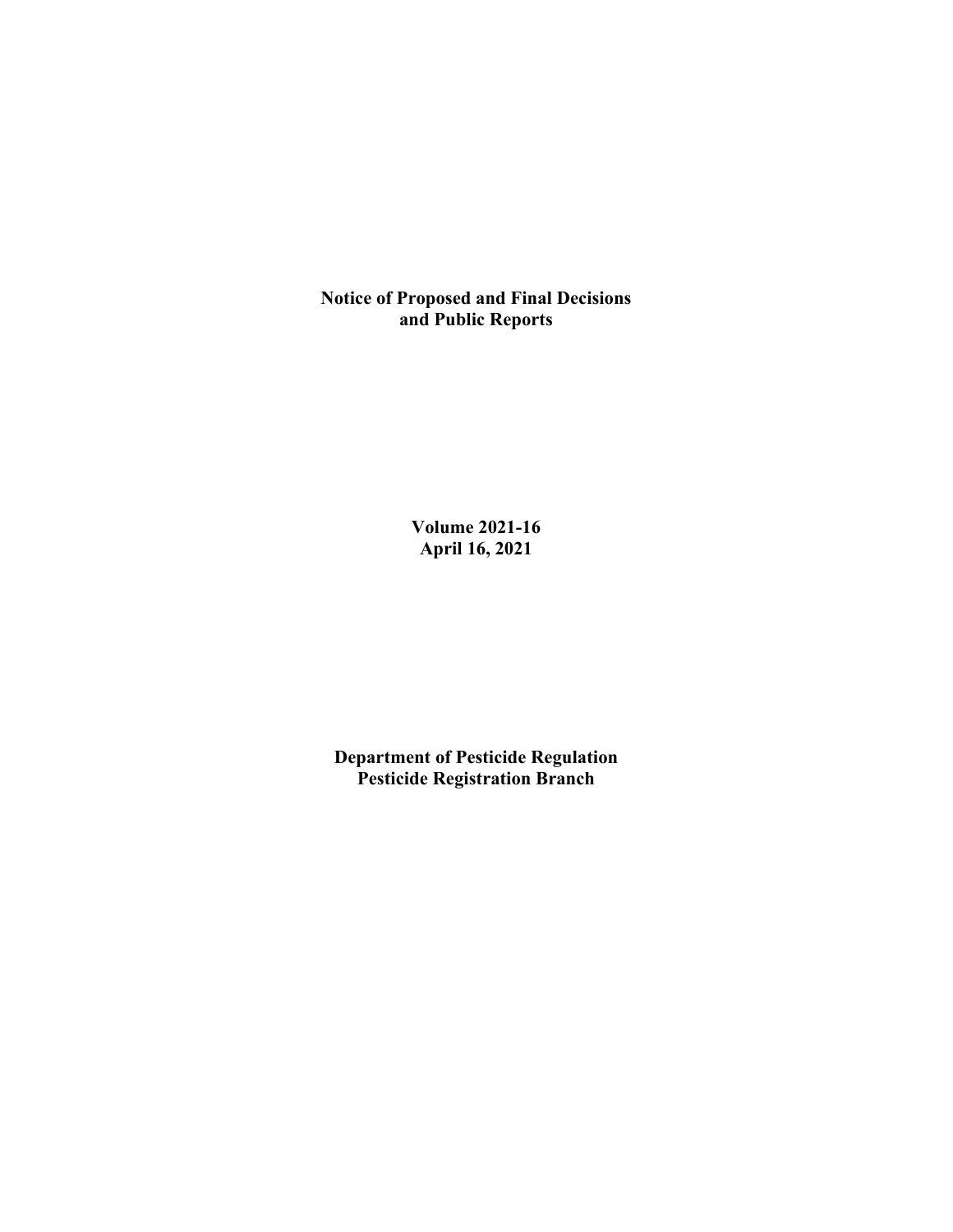# **NOTICE OF FINAL DECISIONS TO REGISTER PESTICIDE PRODUCTS AND WRITTEN EVALUATION**

Pursuant to Title 3, California Code of Regulations section 6255, the Director of the Department of Pesticide Regulation (DPR), files this Notice of Final Decisions to Register Pesticide Products with the Secretary of the Resources Agency for posting. This notice must remain posted for a period of 30 days for public inspection. Between the time DPR posts a proposed registration decision for public comment and DPR makes a final decision regarding the product, nonsignificant changes may be made to the product label (e.g., revising the product name, changing a master label to an end-use marketing label, correcting typographical errors). If the changes are not significant, DPR will not re-notice the product for public review and comment. However, if significant changes are made to the product label that substantially affect DPR's analysis on direct or indirect significant adverse environmental or human health impacts that can reasonably be expected to occur from the proposed decision, DPR will re-notice the product label for public review and comment.

In addition, for any product that is posted proposed to register as a conditional registration, the registrant may address the conditions of registration by providing the appropriate data or modifying the product label (e.g., remove use site, add "not for use in California" to a use site) during the posting period. If the registrant adequately addresses the conditions of registration during the posting period and the resulting change to the product label is not significant such that DPR must re-post the product label for review and public comment, DPR will post the product below, but will no longer have a "conditional" designation by the registration type.

For information about submitting a request for any documents related to this notice, please visit [https://www.cdpr.ca.gov/public\\_r.htm.](https://www.cdpr.ca.gov/public_r.htm)

To view the public report that was issued when the product was proposed for registration, click on the hyperlinked Tracking Number for the product.

*Tracking Number with hyperlink to public report – (EPA Registration Number) Applicant / Brand Name*

[294865](https://www.cdpr.ca.gov/docs/registration/nod/public_reports/294865.pdf) - (54555 - 2) ALZCHEM TROSTBERG GMBH **DORMEX** USE: GROWTH REGULATOR - FOR USE AS A PLANT GROWTH REGULATOR TO PROMOTE UNIFORM BUD BREAK ON APPLES, BLACKBERRIES, BLUEBERRIES, CHERRIES, GRAPES, AND KIWI TYPE: SECTION 3 LABEL AMENDMENT - TO ADD CROP USE TO ALMOND AND PISTACHIO, ADD USE RESTRICTIONS, AND TO REVISE PERSONAL PROTECTIVE EQUIPMENT REQUIREMENTS ACTIVE INGREDIENT(S): HYDROGEN CYANAMIDE CAS NUMBER(S): 420-04-2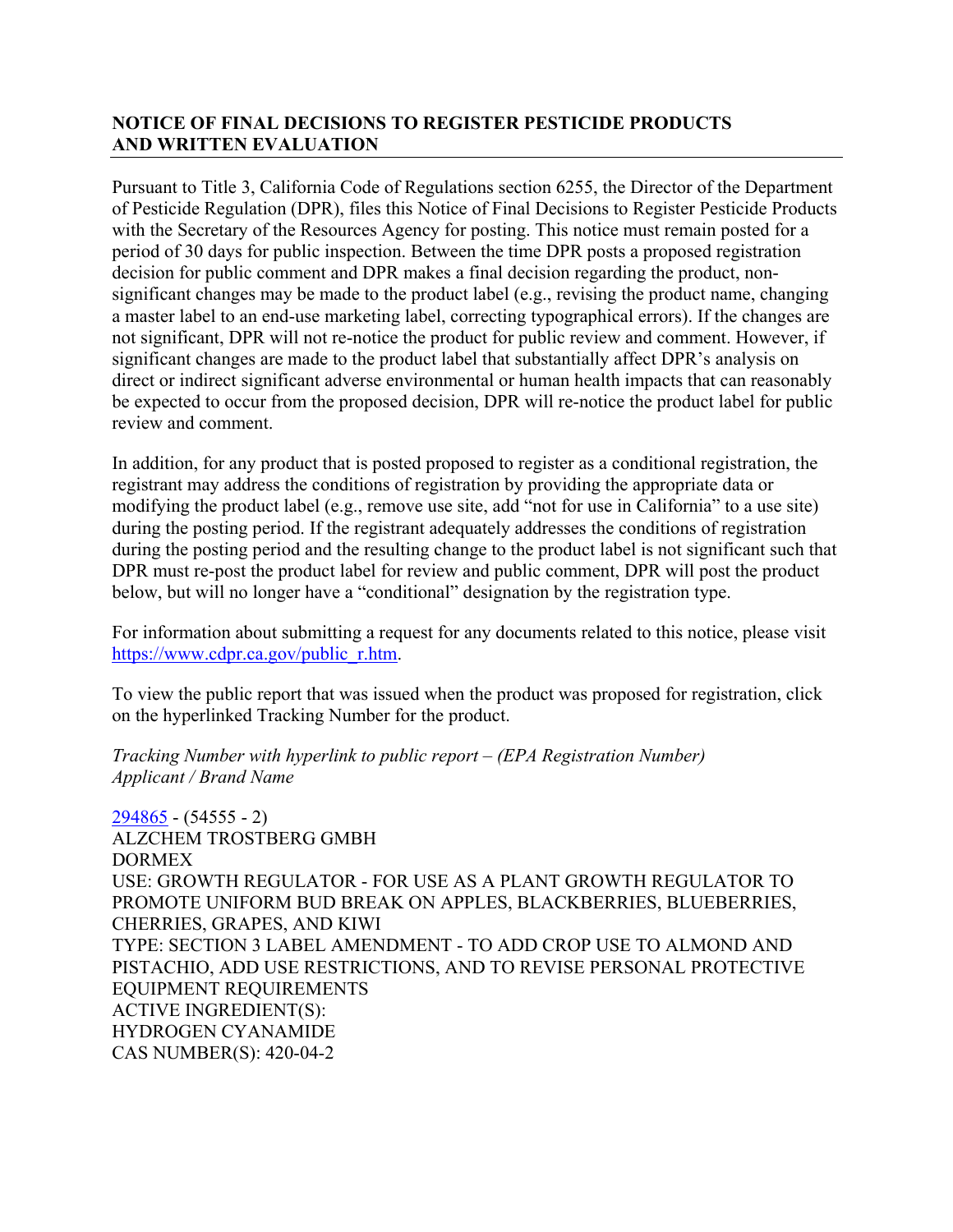# **Notice of Final Decisions to Register (Continued) Page 2**

## **Written Evaluation**

Pursuant to Title 3, California Code of Regulations section 6254, this notice includes a written evaluation of significant environmental points raised in comments submitted during the review and comment period required by Title 3, California Code of Regulations section 6253 for any of the products listed above.

# **DPR received no comments on the above listed products.**

*Original signed by Tulio Macedo 04/14/2021*

 Tulio Macedo, Chief Pesticide Registration Branch

Dated